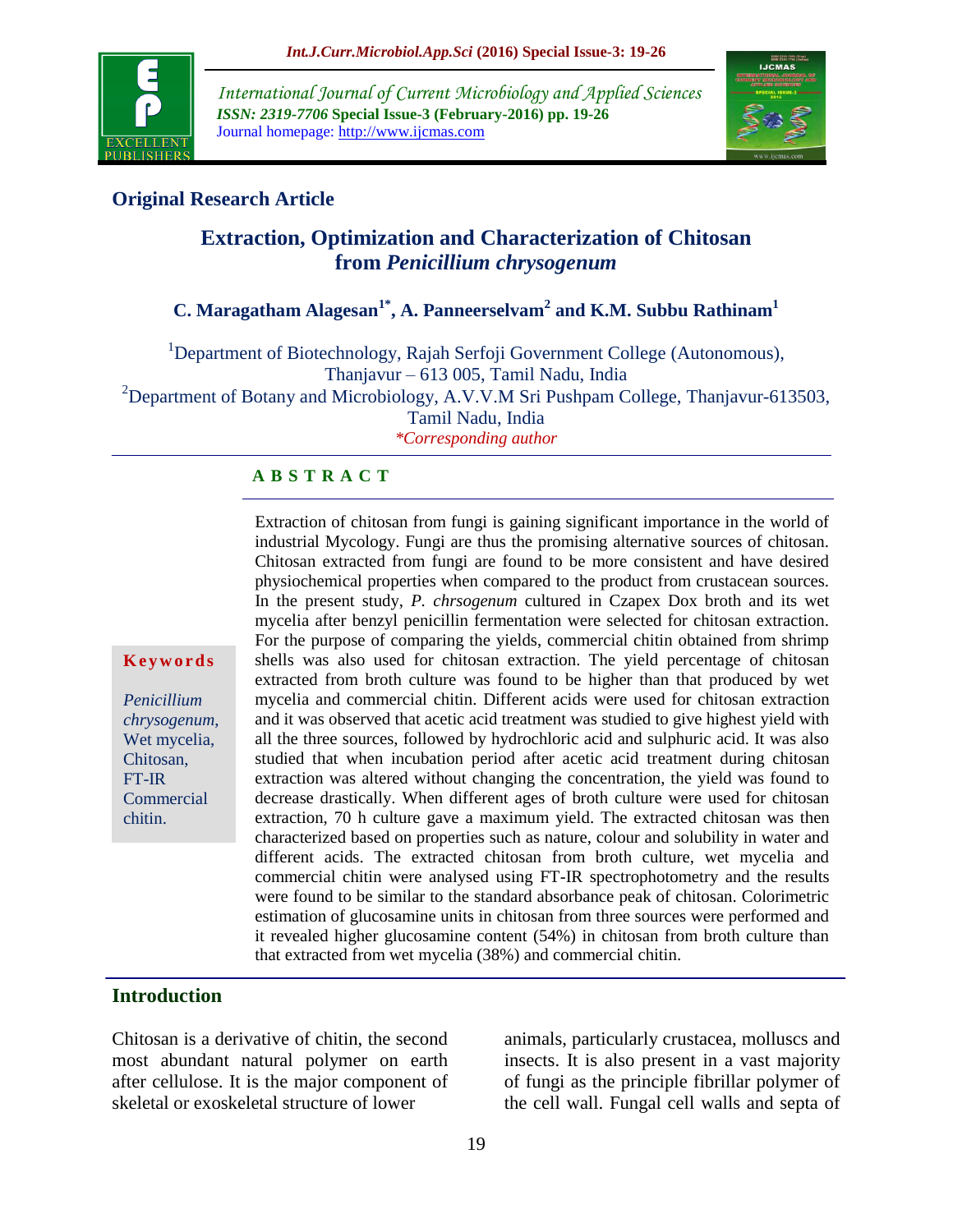Ascomycetes, Zygomycetes, Basidiomycetes and Deuteromycetes contain mainly chitin, which is responsible for maintaining the shape, strength and integrity of cell structure (Ruiz-Herrera *et al.,* 1992; Hon 1996).

Chitin can be processed into many derivatives, the most readily available being chitosan. Rouget first discovered chistosan in  $\Box$   $\Box$   $\Box$  He derived it from chitin. Chitosan is produced by alkaline deacetylation of chitin. Chitosan, a natural polymer is a fibre like substance formed primarily by repeated unit of ß (1,4) 2 amino, 2-deoxy, d-glucose or Dglucosamine (Varum *et al.,* 1994). Though it can be derived from chitin, it is also a natural component of fungi belonging to *Zygomycetes.* Chitosan occurs naturally in the Mucorales, in particular *Mucor, Absidia*  and *Rhizopus sp.* There is apparently only one report on the presence of chitosan in a *Basidiomycete, Lentinus edodes* (Shiitake mushroom). The molecular formula for chitosan is  $(C_6H_{11}O_4N)_n$ .

Chitosan produced commercially from shrimp and crab shell. Recent advances in fermentation technology suggest that the cultivation of selected fungi provide an alternative source of chitosan is prepared from chitin contained in microbial biomass and in particular fungal biomass. Suitable biomass include *Aspergillus niger, A.terreus, A.oryzae, Lactarius vellereus, Mucor rouxii, Pencilliium chrysogenum, P.notatum, Saccharomyces cerevisiae* and in particular *Candida guillermondi, A.niger and A.terreus* (Fan *et al.,* 2005).

*Pencillium oxalium* and *P.chrysogenum* are good source of chitosan. Separation of chitosan from *P.chrysogenum* was performed by Tan Tianei *et al.,* 2002. *P.chrysogenum* can be subjected to alkali and acid treatment to isolate chitin and deacetylated to chitosan. The chitosan is then finally extracted. Though chitosan is extracted from broth culture of *P.chrysogenum,* wet mycelial waste after benzyl penicillin fermentation can also be used for chitosan extraction. The present study has been made with following objectives;

Chitosan extraction from broth culture of *P.chrysogenum.*

Chitosan extraction from wet mycelia of *P.chrysogenum.*

Chitosan extraction from commercial chitin.

Comparing yield percentage of chitosan extraction from commercial chitin and *P.chrysogenum.*

Comparing yield percentage of chitosan extraction from different ages of broth culture of *P.chrysogenum.*

Characterization of extracted chitosan.

Determination of absorbance of chitosan using FT-IR spectrophotometry.

Colorimetric estimation of glucosamine units.

# **Materials and Methods**

# **Collection of sample**

*Pencillium chrysogenum* was obtained from Ponnaiyah Ramajayam College, Department of Microbiology, Thanjavur.

# **Sources used for Chitosan Extraction**

Wet mycelia of *P.chrysogenum,* broth culture of *P.chrysogenum* and commercial chitin derived from shrimp were used as sources for chitosan extraction.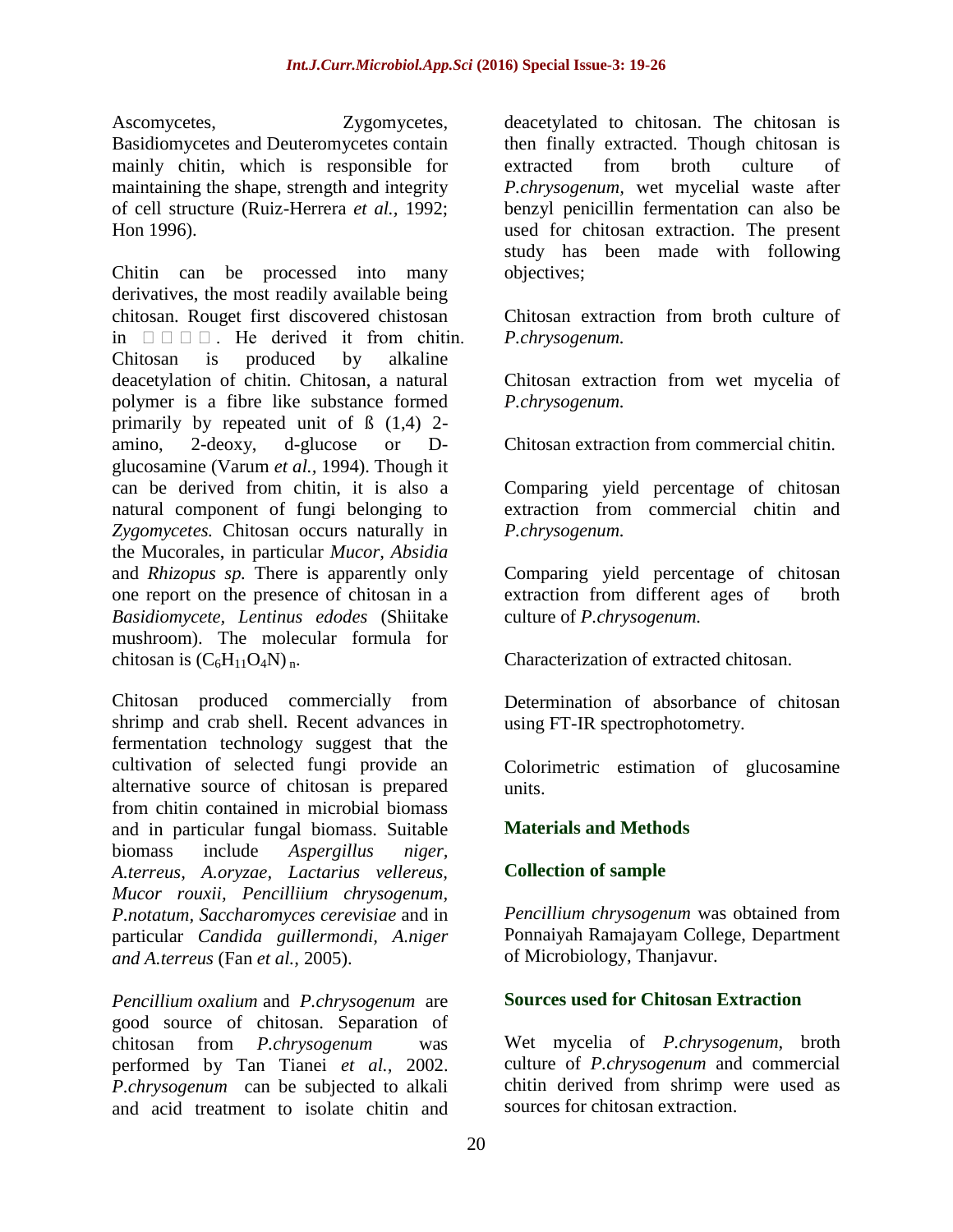# **Collection of Wet Mycelia**

Wet mycelia of *P.chrysogenum* obtained after benzyl Penicillin fermentation.

# **Cultivation of** *P.Chrysogenum* **in Broth**

Broth culture of *P.chrysogenum* was prepared in laboratory by culturing it in Czapex Dox broth. About 400ml of Czapex Dox broth at pH 5.6 was prepared. 100 ml of broth was dispensed into each of the 4 conical flasks.

The broth was inoculated with slant and culture of *P.chrysogenum* maintained in Sabouraud's Dextrose agar slant and 4 flasks were inoculated in a rotary shaker operating at 220 rpm at  $25^{\circ}$ C for 46, 70, 94 and 118 h respectively.

# **Experimental Design**

Wet mycelia of *P.chrysogenum* was collected and was examined microscopically. Broth culture, wet mycelia and commercial chitin were subjected to alkali and acid treatment for chitosan extraction. Yield rate of chitosan was calculated and compared. Yield percentage for different ages of broth culture were also compared. Extracted chitosan was characterized and then analysed by FT-IR spectrophotometer. The amount of glucosamine content in the extracted chitosan was then finally estimated.

# **Calculation of Yield Percentage**

The amount of chitosan from 100g of wet mycelia or commercial chitin was calculated as yield percentage as follows.

 Dry weight of chitosan extracted Yield Percentage  $\sim$   $\times$  100 Dry weight of Broth culture / wet mycelia

#### **Extraction Procedure (Mei – huei Chen** *et* **a***l.,* **2002)**

One hundred gram of broth culture was taken in clean conical flasks. The protein content in wet mycelia was removed by adding 400ml of 2N NaOH. The alkali treated mixture was then autoclaved at  $121^{\circ}$ C for 30 minutes at 15 lbs pressure. Then 400 ml of 2% Acidic Acid added to the broth culture. The above procedure for extraction of chitosan from *P.chrysogenum*  was modified in the deacetylation steps adding different acids such as conc. HCl (Rosa *et al.*, 2001) and  $H_2SO_4$  instead of acetic acid. Yield percentage of chitosan was compared for 3 different acids added. Broth culture at different ages i.e., 46, 70, 94 and 118 h were subjected for chitosan extraction and the yield percentage were compared. The color of the final product was removed by adding activated charcoal powder (1%) before the crude chitosan extract was filtered after acid treatment.

# **Chitosan Analysis by FT-IR Spectrophotometry (Moore and Roberts, 1978)**

Measuring the absorbance of the isolated chitosan fraction at the wave number 1655  $cm^{-1}$  using FT-IR spectrophotometry, the chitosan analysis was done. FT-IR spectra determination of chitosan was carried out using the potassium bromide disk method.

# **Principle**

FT-IR spectrophotometry determines the sample by measuring absorption of infrared radiation of wave numbers in a region of 4,000 to 400  $\text{cm}^{-1}$  at various wave numbers when it passes through the sample. This method uses the property that the infrared absorption spectrum of a substance is characteristics of its chemical structure. FT-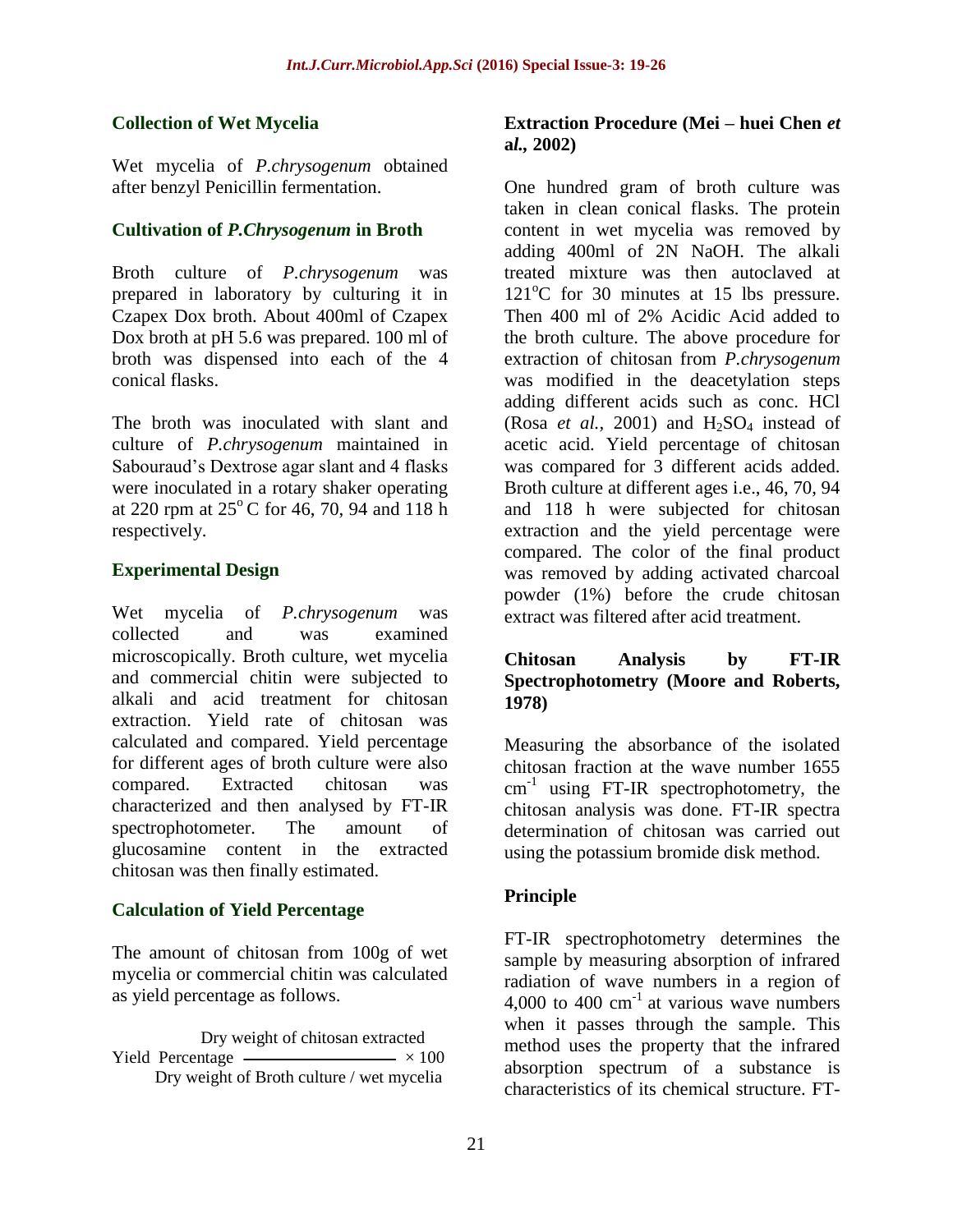IR spectra are shown in charts by plotting the wave numbers on the abcissa and transmittances on the ordinate..

**Estimation of Glucosamine** (Elson and Morgan, 1993)

The quantitative analysis of D-glucosamine units present in the isolated chitosan fraction was estimated.

In a test tube 0.5 mg of sample(chitosan), 1ml of acetyl acetone solution and 2ml of double distilled water was added. Simultaneously standard solution was prepared. The tubes were stirred and placed in boiling water bath for 10min. The tubes were cooled and 1ml of absolute ethanol was added. After stirring, the tubes were placed again in water set at  $75^{\circ}$ C  $\pm$  20<sup>o</sup>C for 5min. 1ml of Ehrlich's solution was added slowly and tubes were kept at 75ºC for 30Min. The tubes were then cooled and 5ml of absolute ethanol was added. Pink to red colour develops. It was then kept in dark for 30 min. The absorbance was measured at 520 nm using spectrophotometer. The colouration was stable for 24hrs in dark.

# **Results and Discussion**

The results observed after chitosan extraction from *P.chrysogenum* and commercial chitin.

# **Microscopic Examination**

The wet mycelia of *P. chrysogenum*, on microscopic examination prior to chitosan extraction showed paint brush like appearance.

#### **Yield of Chitosan Extracted from Wet Mycelia, Broth Culture and Commercial Chitin**

Chitosan was extracted from broth culture,

wet mycelia and commercial chitin. Extraction procedure was similar to that described by Mei – chen *et al*., 2002. Chitosan was extracted and the yield percentage was compared by commercial chitin. Yield was found to be maximum with broth culture. This was because during the active growth, fungi attained high cell densities. The result produced agreed with White *et al*., 1979. Comparatively less yields were produced by wet mycelia and commercial chitin.

# **Comparison of Yield Percentage of Chitosan Extracted from Wet Mycelia, Broth Culture and Commercial Chitin**

The yield percentage of chitosan extracted from wet mycelia, broth culture and commercial chitin were compared. The yield from broth culture was found to be maximum(42.25%) when compared to that produced by wet mycelia(31.66%) and commercial chitin(11.5%)(Table-I).

# **Comparison of Yield Percentage of Chitosan Extracted from Broth Culture by Different Acid Treatment**

The yield of chitosan extracted from broth culture of *P.chrysogenum* varies with different acid treatment. The yield was found to be maximum(45.5%) with acetic acid treatment when compared to that produced by hydrochloric acid (19.0%) and sulphuric acid (16.25%).(Table-II).

#### **Comparison of Yield Percentage of Chitosan Extracted from Wet Mycelia**  *P.chrysogenum* **by Different Acid Treatment**

The acetic acid treated wet mycelia of *P.chrysogenum* was observed to have yield of chitosan (34.72%) when compared to that produced by hydrochloric acid (25.25%) and sulphuric acid (15.97%) (Table-III).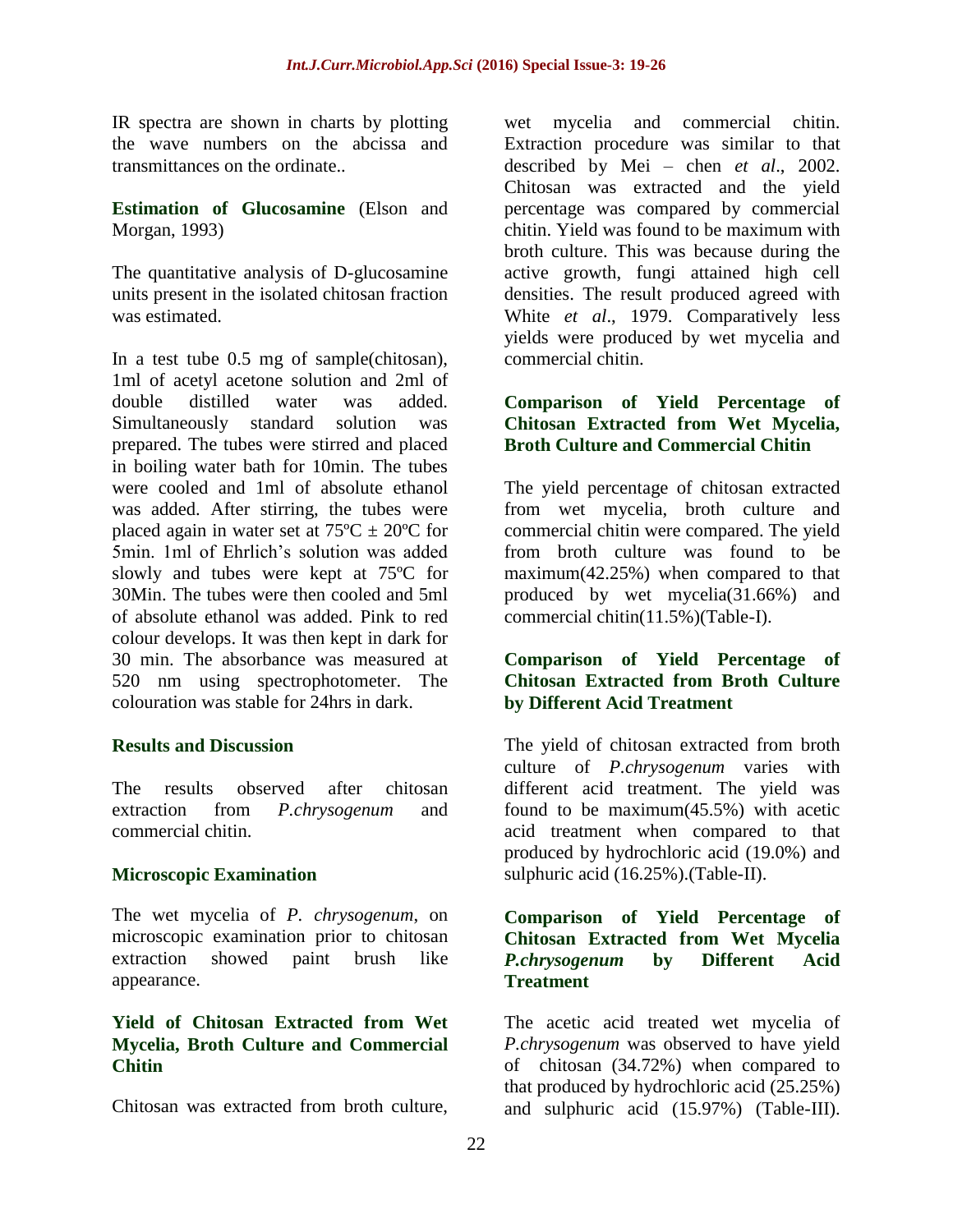Acetic acid treatment was studied to give highest yield than that produced by hydrochloric acid sulphuric acid. The chitosan extracted is soluble in acetic acid and gave higher yields. Less yield was produced by sulphuric acid because chitosan is insoluble in it.

# **Comparison of Yield Percentage of Chitosan Extracted from Commercial Chitin by Different Acid Treatment**

Commercial chitin after acetic acid treatment represented a higher yield of chitosan (13'3%). Comparatively less yield of chitosan were produced by hydrochloric acid (3.66%) (Table-IV).

# **Comparison of Yield Percentage of Chitosan Extracted from Different Ages of Broth Culture of** *P.chrysogenum*

Comparison of the yield percentage of chitosan extracted at different growth stages of *P.chrysogenum* was also done. The yield was maximum (22.7%) at 70 h. The chitosan yield was observed to decrease drastically from 94 h (Table-V). It represents that culture in late exponential phase produced highest chitosan yield as studied by Su *et al*., 1996. This suggests that yield of chitosan is dependent on the age of culture.

# **Table.1** Comparison of Yield Percentage of Chitosan Extracted from Wet Mycelia, Broth Culture and Commercial Chitin

| S.No. | <b>Source</b>        | <b>Weight of residue</b><br>/wet mycelia /<br>commercial<br>chitin<br>(g) | Dry weight of<br>residue/wet<br>mycelia/comm<br>ercial chitin<br>$\left( \mathbf{g}\right)$ | Weight<br>of<br>chitosan<br>(g) | Yield<br>percentage<br>$(\%)$ |
|-------|----------------------|---------------------------------------------------------------------------|---------------------------------------------------------------------------------------------|---------------------------------|-------------------------------|
|       | Broth culture        | 100                                                                       | 20                                                                                          | 8.45                            | 42.25                         |
| 2     | Wet mycelia          | 100                                                                       | 24                                                                                          | 7.6                             | 31.66                         |
| 3     | Commercial<br>chitin | 100                                                                       | 100                                                                                         | 11.5                            | 11.5                          |

# **Table.2** Comparison of Yield Percentage of Chitosan from Broth Culture by Different Acid **Treatment**

| S.No. | <b>Treatment</b>  | Weight of<br>residue<br>(g) | Dry weight<br>of residue<br>g) | Weight of<br>chitosan<br>(g) | Yield<br>percentage<br>(%) |
|-------|-------------------|-----------------------------|--------------------------------|------------------------------|----------------------------|
|       | Acetic acid       | 100                         | 20                             | 9.1                          | 42.25                      |
|       | Hydrochloric acid | 100                         | 20                             | 3.6                          | 31.66                      |
|       | Sulphuric acid    | 100                         | 20                             | 3.25                         | 16.25                      |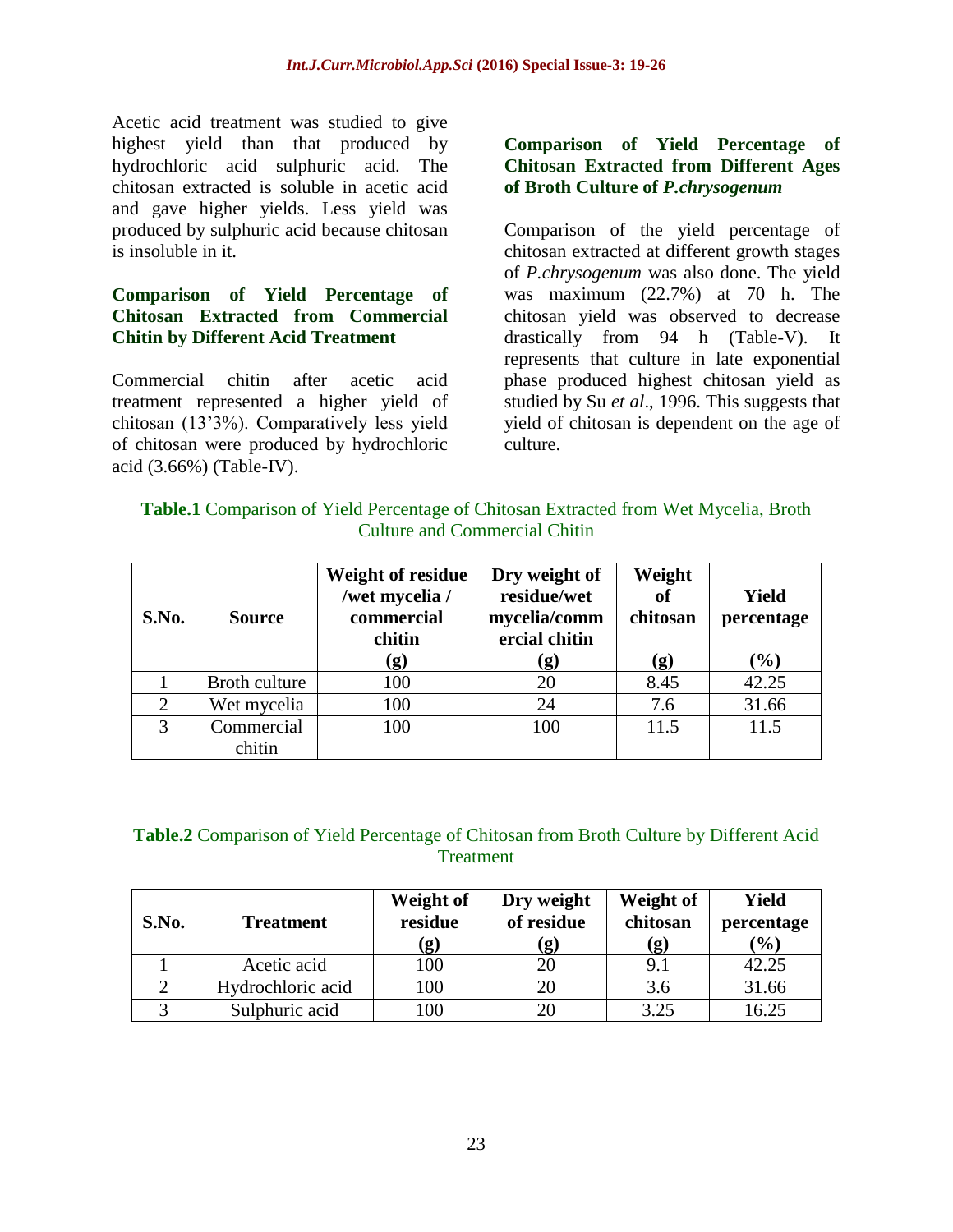| S.No. | <b>Treatment</b>  | Weight of<br>wet mycelia<br>$\mathbf{g}$ | Dry weight of<br>wet mycelia<br>(g) | Weight of<br>chitosan<br>(g) | Yield<br>percentage<br>(%) |
|-------|-------------------|------------------------------------------|-------------------------------------|------------------------------|----------------------------|
|       | Acetic acid       | 100                                      | 24                                  | 8.33                         | 34.70                      |
|       | Hydrochloric acid | 100                                      | 24                                  | 6.06                         | 25.25                      |
|       | Sulphuric acid    | 100                                      | 24                                  | 3.83                         | 15.96                      |

# **Table.3** Comparison of Yield Percentage of Chitosan from Wet Mycelia by Different Acid **Treatment**

### **Table.4** Comparison of Yield Percentage of Chitosan from Commercial Chitin by Different Acid **Treatment**

| S.No. | <b>Treatment</b>  | Dry weight of<br>commercial chitin<br>g) | Weight of<br>chitosan<br>(g) | <b>Yield</b><br>percentage<br>$\left( \frac{0}{0} \right)$ |
|-------|-------------------|------------------------------------------|------------------------------|------------------------------------------------------------|
|       | Acetic acid       | 100                                      | 13.3                         | 34.70                                                      |
|       | Hydrochloric acid | l00                                      | 3.66                         | 3.66                                                       |
|       | Sulphuric acid    |                                          | l.9                          |                                                            |

**Table.5** Comparison of Yield Percentage of Chitosan from Different Ages of Broth Culture

| S.No. | Ages of<br>clture | <b>Weight of initial</b><br>material | Dry weight of<br>residue | Weight of<br>chitosan | <b>Yield</b><br>percentage |
|-------|-------------------|--------------------------------------|--------------------------|-----------------------|----------------------------|
|       | (h)               | (g)                                  | (g)                      | (g)                   | (%)                        |
|       | 46                | 100                                  |                          | 0.11                  | 0.55                       |
|       | 70                | 100                                  | 20                       | 4.54                  | 22.7                       |
|       | 94                | 100                                  |                          | 1.68                  | 8.4                        |
|       | 18                | 100                                  |                          | 0.69                  | 3.45                       |

# **Table.6** Comparison of Yield Percentage of Chitosan from Broth Culture at Different Incubation Time

| S.No. | Weight of<br>residue<br>$\bf{g}$ | Dry weight<br>of residue<br>$\left( \mathbf{g}\right)$ | <b>Incubation</b><br>time<br>h) | Weight of<br>chitosan<br>(g) | <b>Yield</b><br>percentage<br>$(\%)$ |
|-------|----------------------------------|--------------------------------------------------------|---------------------------------|------------------------------|--------------------------------------|
|       | 100                              | 20                                                     |                                 | 8.45                         | 42.25                                |
|       | 100                              | 24                                                     |                                 | 7.6                          | 31.66                                |
|       | 00                               | 100                                                    |                                 | 11.5                         |                                      |

**Comparison of Yield Percentage of Chitosan Extracted from Broth Culture of** *P.chrysogenum* **at Different Incubation Time**

Chitosan extracted from broth culture was

employing different incubation period after acetic acid treatment. Yield was found to be high with 12 h incubation and did not increase on decreasing the incubation time (Table-VI,). This reveals that the yield was depending on the incubation time and the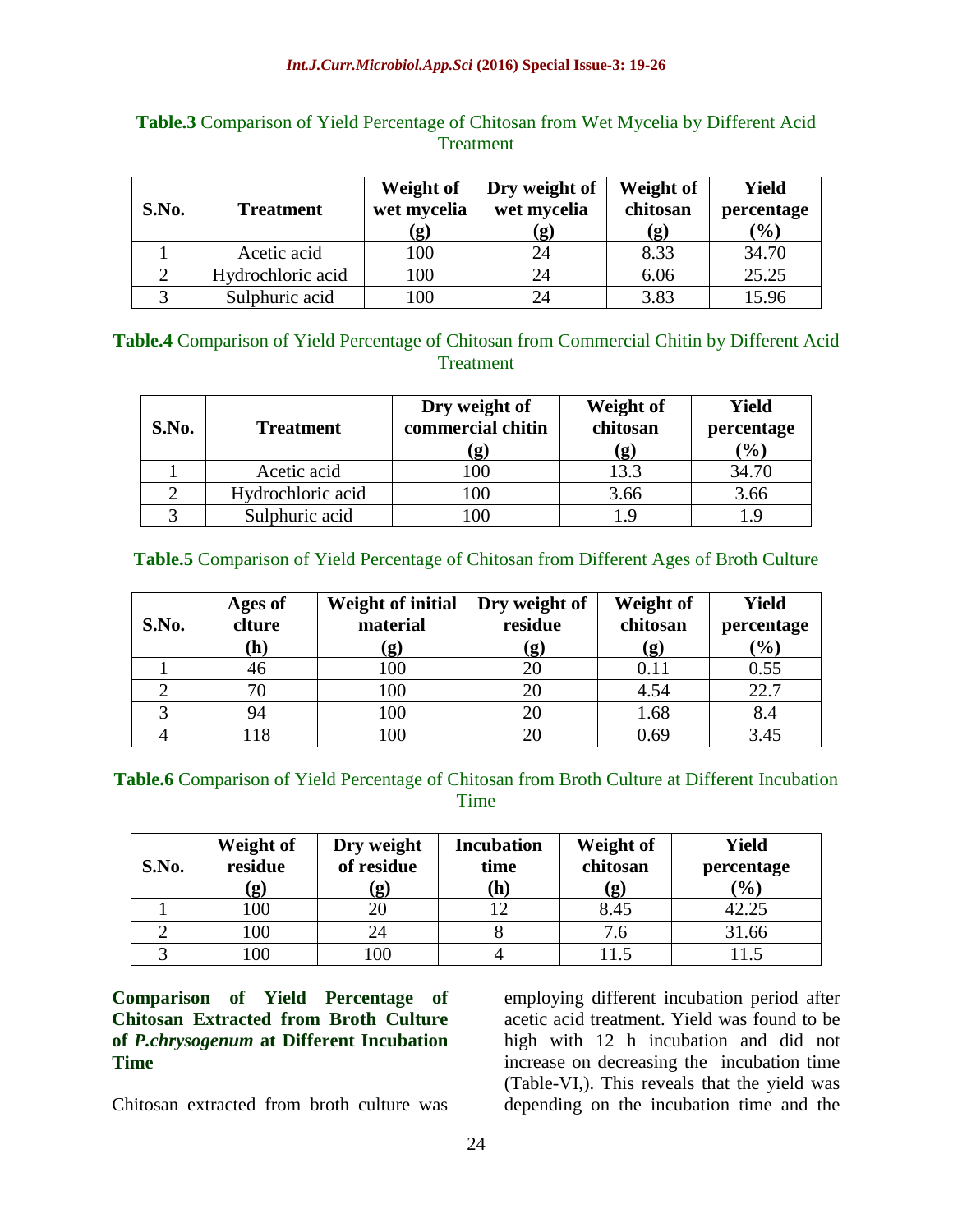result was similar to that studied by Pochanavanich and Suntornsuk, 2002.

# **Characterization of Chitosan**

The extracted chitosan was characterized based on colour, nature, texture and its solubility. The colour of the extracted chitosan was noted to be pale yellow. After activated charcoal treatment the colour was pure white. The extracted chitosan was hygroscopic in nature. The extracted chitosan was observed to have a flabby texture.

Chitosan was noted to be insoluble or sparingly soluble in water. Chitosan was found to dissolve in acetic acid and hydrochloric acid. It was insoluble in sulphuric acid. The solubility of chitosan in various acid agreed with the observation of Domand, 1998.

#### **Chithsan Analysis by FT-IR Spectrophotometry**

Chitosan extracted was found to give a peak near  $1655 \text{ cm}^{-1}$  which is the characteristic peak of chitosan in FT-IR spectrum. Chitosan extracted from broth culture, wet mycelia and commercial chitin had absorbance peak at 1655.42, 1650.67 and  $1655$  cm<sup>-1</sup> respectively. Commercial chitin was observed to have a peak at 3454.04 cm<sup>-1</sup> (Fig- 3,4,5&6).The chitosan extracted from three sources were analysed using FT-IR spectrophotometry and the peak of absorbances were similar to the standard peak described by Roberts, 1992.

# **Estimation of Glucosamine**

The amount of glucosamine present in chitosan sample extracted from broth culture, wet mycelia and commercial chitin on treatment with acetic acid are depicted.

Highest amount glucosamine was found to be present in chitosan extracted from broth culture (54%). About 38% and 20% of glucosamine units were found in chitosan extracted from wet mycelia and commercial chitin.

# **References**

- Domard A. Physiochemical properties of chitinous materials. In advances in chitin science volume III /Chen, R.H and Hsing C.Chen(Edn.), Keelung. 1998; 24-38.
- Elson LA and Morgan WJJ A. Calorimetric method for determination of Nacetylglucosamine and N-acetyl chrondrosamine. Biochem. J. 1993;27:1824.
- Fan, Weiyu, Bohkmann, John A, Trinkle R, Steinke, James Donald, Hurang kioh, Henning Joseph P, Production of chitin and chitosan. US patent no. 2005; 6, 972, 284.
- Hon DNS. Chitin and chitosan. Medical applications. In polysaccharides in medical applications. Dumitri, S.(Edn). New york:Marcel Dekker. 1996;631-649.
- Mc Grahen WJ, Parkinson GA, Growick JA, Lesse RA, Ellestad GA, et al. Chitosan by fermentation. Process Biochemistry. 1984;(19):88-90.
- Mei-Huei Chen, Hing-Yuen Chan, Chih-Lu Wu, Chuang, Hwang, chen, Gwo-Fang, yuan et al, Production of chitosan and chitin. U.S patent No. 2002; 6,485,946.
- Moore GK and Roberts GAF, in : proceedings of the first international conference on chitin/chitosan. Muzzarelli RAA, Pariser ER,(Edn). MIT sea grant. Report(1978); 78 – 79.
- Pochanavanich P and Suntornsuk W. Fungal chitosan production and its